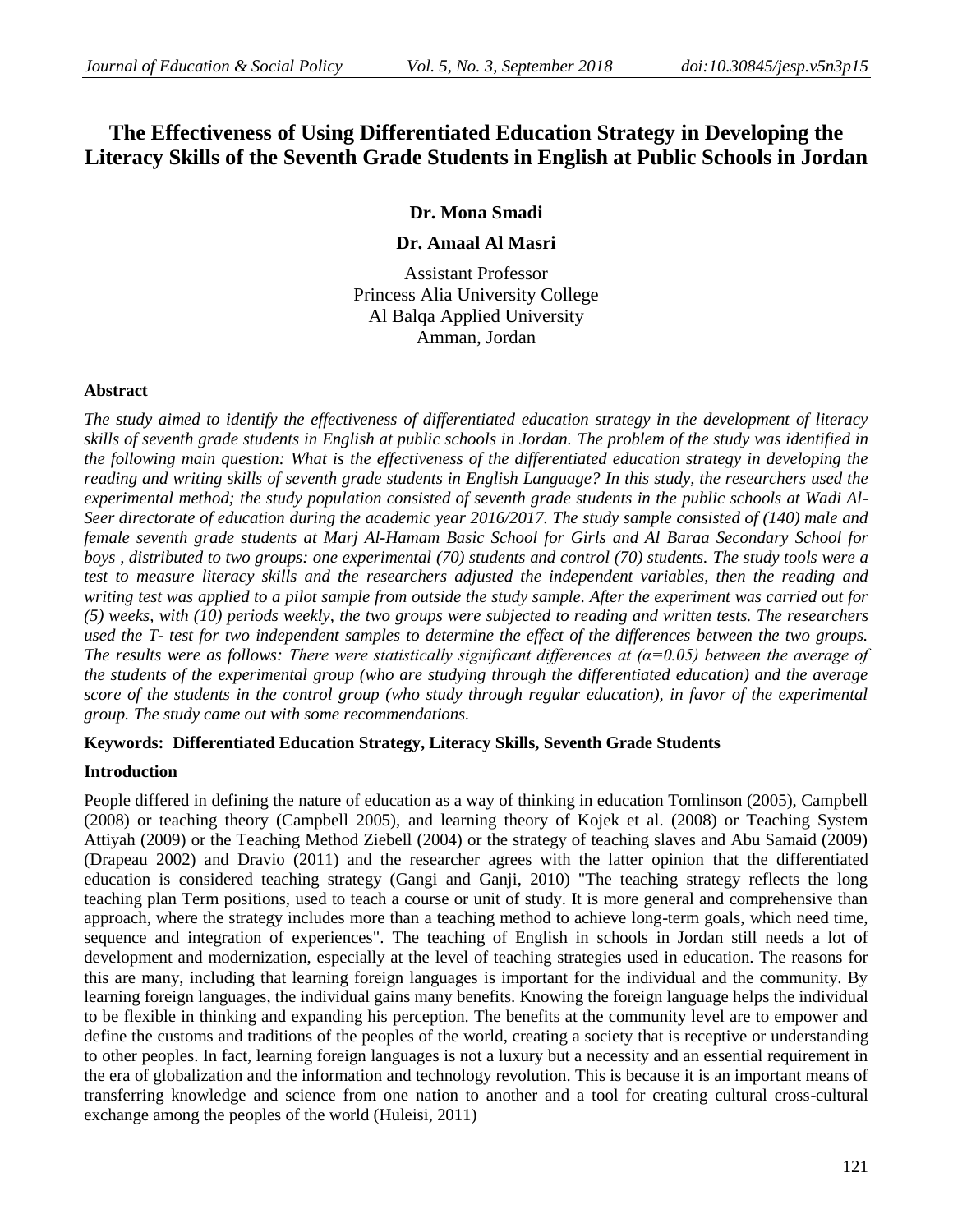## **The Problem of the Study**

Based on modern trends in education and calling for the need to provide education to all members of society taking into account the difference between them. Recognizing the importance of teaching English at the primary level, which in turn is the basis and foundation for the rest of the other levels of education; it requires the provision of all means to achieve this trend. This includes caring for and choosing the best educational strategies that help students to master the basics of this language and prepare them to become more capable in the next stages. In view of the Ministry of Education's approach to the implementation of modern educational strategies, which are centered around the learner and take into account the tendencies and abilities and previous experiences, while taking into account at the same time differentiation and differences between students. Therefore, the researcher will work on experimenting with an educational strategy which is one of the latest teaching strategies that are concerned with the differentiation and differences among students.

## **Questions of the Study**

1. What are the reading skills that  $7<sup>th</sup>$  grade students should have?

2.What are the writing skills that 7th grade students should have?

3. Are there statistically significant differences at  $(\alpha=0.05)$  between the mean scores of the experimental group and the mean of the control group in the post-test of reading skills?

4. Are there statistically significant differences at  $(\alpha=0.05)$  between the mean scores of the experimental group and the mean of the control group in the post-test of writing skills?

## **Definition of Terms**

Differentiated learning: Differentiation means tailoring instruction to meet individual needs. Whether teachers differentiate content, process, products, or the learning environment, the use of ongoing assessment and flexible grouping makes this a successful approach to instruction. Teaching strategy: Teaching strategies refer to methods used to help students learn the desired course contents and be able to develop achievable goals in the future. Teaching strategies identify the different available learning methods to enable them to develop the right strategy to deal with the target group identified.

#### **Previous Studies**

Al-Burini (2011) conducted a study to investigate the teachers' experiences and attitudes toward the application of differentiated teaching methods through an exploratory study on the reality of education in the United Arab Emirates. Al-Burini discussed the importance of diversification in teaching methods in order to reach all students in the same class according to their abilities and level, especially in light of the ministry's focus on integrating people with special needs. Prior to this, it is necessary to identify learners' learning patterns, interests and attitudes before starting the teaching process. The theory of differentiated education depends on the idea of adapting content and methods to suit the real level of students at all levels and in light of their problems so that strategies are adopted to help achieve the goals without frustrating the outstanding or ignore the weak level, and avoid the common practice of the teacher, which often focuses on the student average level, for all is guaranteed by law, legislation and policies of the Ministry of Education in the State.

The study measures the influence of teachers' convictions, their preconceived ideas, and their level of training in the success of their differentiated teaching strategies. The study deals with the most important obstacles and problems faced by the teacher in order to achieve effective learning that achieves the desired goals.

Hubard (2009) conducted a study entitled "Impact of Differentiated Education on English Language Learners at the Secondary Level with Emphasis on the Sex of the Learner". This study was conducted to determine the effectiveness of the use of differentiated learning on English language learners in the secondary stage in one of the English language courses. The study dealt with the following questions: What are the teaching strategies that affect the learners of English language and in general the linguistic development? Also, what are the effective teaching practices to develop grammar skills, and how does the learner's gender variable and preferred learning style affect the development of English language learning? The purpose of this study was to determine whether teacher-centered teaching strategies affect English learners and their linguistic development compared to learnercentered teaching strategies. The researcher used the field survey as a study tool. The study sample consisted of two groups of high school students. The two groups alternated these teaching strategies and conducted the survey as a means of measuring students' attitudes towards the development of their language as well as to assess their preferred learning style. The assessment of responses took into account gender.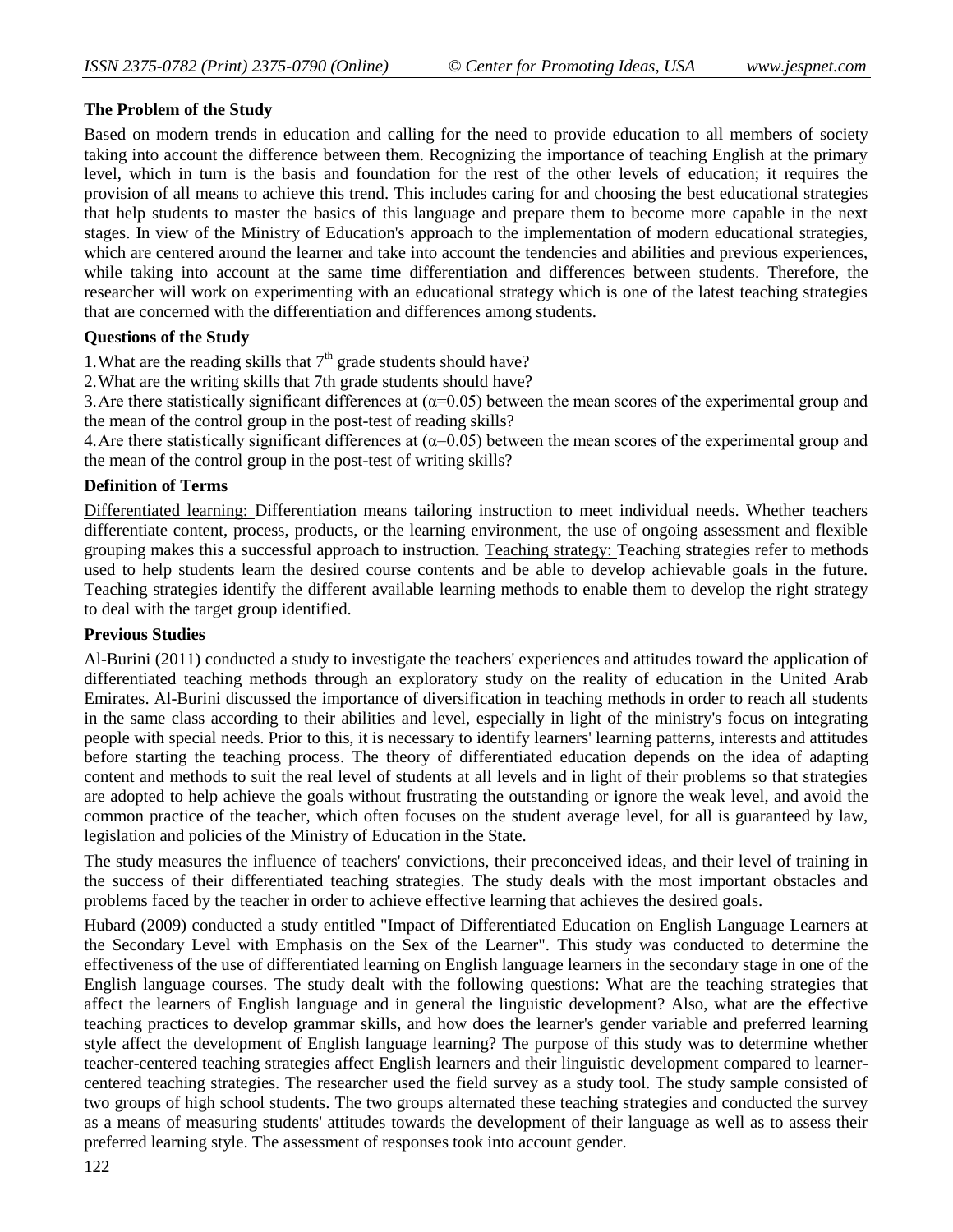The data included a weekly assessment of student grades and a link to this in the teaching method. The results of the study indicated that differentiated learning strategies affect the linguistic development of English learners. The results also indicated that the student-centered teaching method has a positive impact on student performance. I have demonstrated that there is a link between students' performance and the teaching strategy used and the gender of the learner. Swift (2009) conducted a study entitled "The Effect of Differentiated Education in Social Studies on Student Performance". The purpose of this study was to determine whether there was an impact of differential learning on student performance. The study sample consisted of two groups of third grade students for more than two years. The first group studied social studies through the course book and took a test at the end of each unit. While the second group was studied using highly differential learning, and the students had the choice in the evaluation process between entering the test or working on a final project. In the final report, the scores of students in the two groups were compared to determine whether there was improvement in grades when differentiated education was used. Students' grades improved when differentiated learning was used, and students were free to choose the method of assessment.

Hobson (2008) conducted a study (Analysis of differentiation strategies) used by teachers in middle schools within multi-capacity classrooms. This study examined the differentiation strategies used by middle school teachers in various multi-capacity classrooms. Quantitative and qualitative data were collected by means of questionnaire and observation within the classroom. The study analyzed the frequency with which middle school teachers implement their differentiation within their classrooms. It also analyzes educational or contextual factors, if there is an impact on the method of repetition when using these strategies in order to meet the needs of different learners. The study was conducted in a middle school in South East Carolina. The teachers asked questions about how often they used to distinguish in their classes, and watched them in their classes as they taught teaching materials.

The results of the study indicated that there are two sets of teachers: some of them uses differentiate learning but others use it less frequently. The results also indicate that there are factors such as years of experience in teaching and development. The skills of faculty members have a negligible effect on the number of times teachers implement strategies, differentiation within their classrooms.

#### *Design and Methodology*

#### **Study Approach**

The researcher used the experimental approach which is "the method in which the variables affecting a phenomenon are controlled except for one variable that the researchers adapt and change in order to determine and measure its effect on the phenomenon in question, where the researchers subjected the test in this study to seventh grade students. The experimental approach is the most appropriate for the subject under study. The design of the two experimental and control groups has been followed so that the experimental group was taught through using differentiated learning strategy, while the control group received a regular teaching.

#### **Population of the Study**

The study population consisted of seventh grade students in the public schools at Wadi Al-Seer directorate of education during the academic year 2016/2017.

#### **Sample of the Study**

The study sample consisted of (140) male and female seventh grade students at Marj Al-Hamam Basic School for Girls and Al Baraa Secondary School for boys , distributed to two groups: one experimental (70) students and control (70) students.

#### **Tool of the Study**

The study tool was a test to measure literacy skills and the researchers adjusted the independent variables, then the reading and writing test was applied to a pilot sample from outside the study sample. After the experiment was carried out for (5) weeks, with (10) periods weekly, the two groups were subjected to reading and written tests. The researchers used the T- test for two independent samples to determine the effect of the differences between the two groups.

#### **Validity of the test**

**a.Arbitrators validity**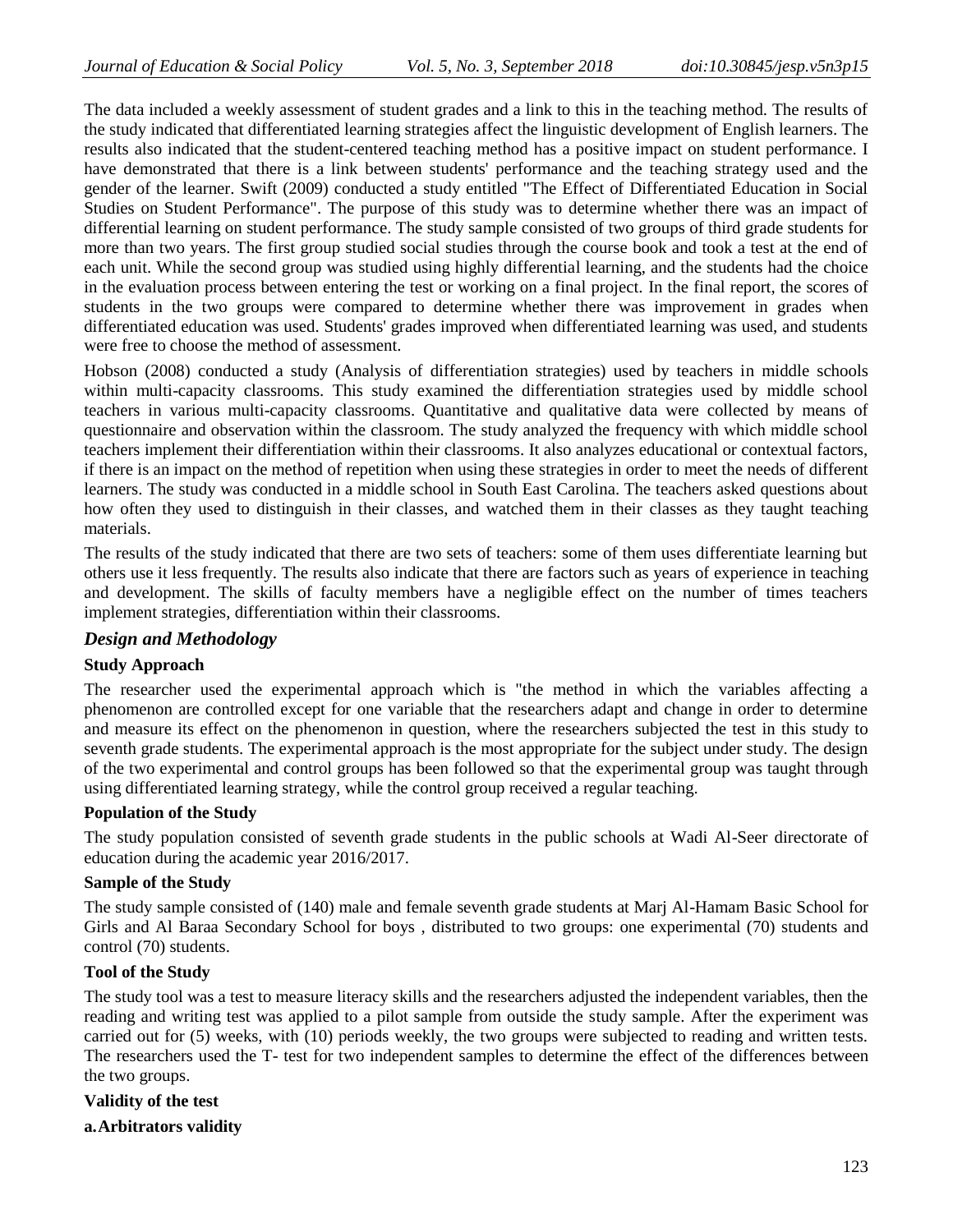The test was presented in its preliminary form to a group of specialists in the field of curriculum and teaching methods. It was also presented to a group of experienced teachers to express their opinions on the test questions in terms of formulating the questions, their clarity and suitability to the students' level, the possibility of deletion and addition, Some questions have been modified and formulated to reach the final form.

### **b.Validity of the internal consistency**

The validity of the internal consistency of the test was verified by applying the test to a sample of (20) students from outside the study sample. Pearson correlation coefficient was calculated between the skills of each test question and its total grade, Pearson correlation coefficients were calculated between each axis of the test as a whole, a correlation coefficient was also found for each sub-question of the test questions and its axis. The results showed that the test was valid.

## **Reliability of the test**

The researcher verified the stability of the test applied to the survey sample in two ways:

- Split Half Method
- Alpha Cronbach equation.

The results showed that the test was valid

## **Statistical Methods:**

To verify the hypotheses, the researcher used the statistical program (SPSS) as follows:

- 1.To calculate the validity of the study tools, the researcher used the following statistical treatments:
- Internal Consistency
- 2.To calculate the reliability of the study tools, the researcher used the following statistical treatments:
- Cronbache Alfa equation
- Split Half Method

3.Using "T-test" for the values adopted (within the groups), and test "T-test" for the values not approved Independent between (between groups).

## *Results of the Study and its Discussion*

In this section, the researcher began a detailed presentation of the results achieved through the application of the study tool, in addition to explaining and discussing the results reached by answering the study questions and verifying the hypothesis of the study:

**Results of the First Questions:** What are the reading skills that 7th grade students should have?

This study revealed the effectiveness of using differentiated learning in the development of some of the reading skills of the seventh grade students. In light of this, the researchers studied the educational literature and some previous research on the development of reading skills in the basic stage. The researchers studied the content of the English language book for the seventh grade, in the first and second semesters, according to the curriculum, and the researchers identified some reading skills that must be developed among the seventh grade students, hence, the researchers sought to explore the opinions of the specialized experts and the educational supervisors in the field of English language, taking the opinions of some teachers, principals of English teachers and teachers of the basic stage. The researchers found that the most skills that must be developed by the seventh grade students as follows:

- 1.Reading with a purpose, knowing when it's important to understand every detail and when she can read quickly for pure enjoyment
- 2.Reading selectively, scanning chapter headings and introductory sentences to find necessary information
- 3.Getting below the surface of facts on the page and evaluating critically
- 4.Using knowledge of prefixes, suffixes, and base words to expand
- 5.Mastering the vocabulary of different content areas
- 6.Reading fast enough to do homework in a reasonable amount of time
- 7.Reading for pleasure
- 8.Skimming a chapter in a textbook to form an overall impression

**Results of the Second Question:** What are the writing skills that 7th grade students should have?

This study revealed the effectiveness of using differentiated learning in the development of some of the writing skills of the seventh grade students.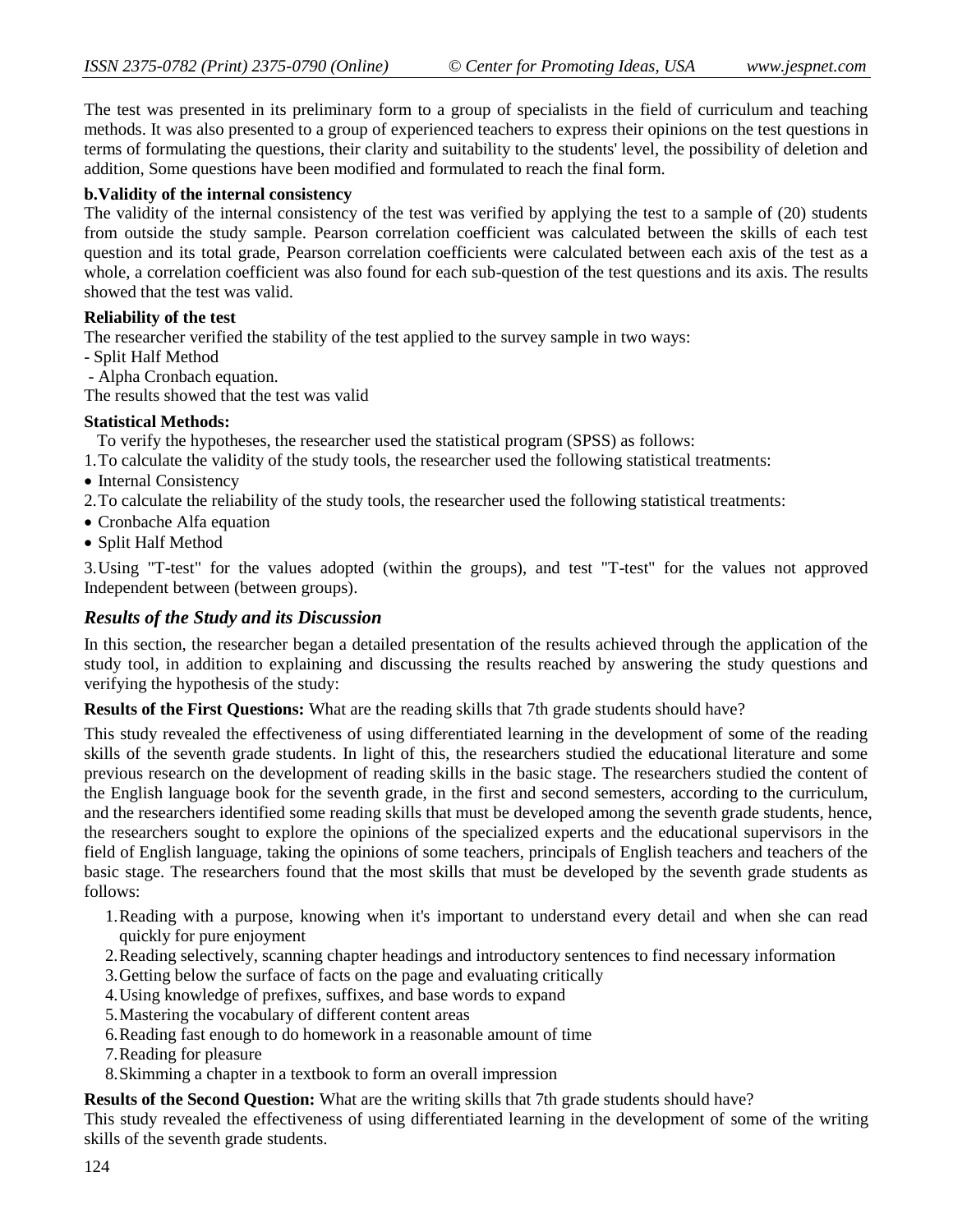In light of this, the researchers studied the educational literature and some previous research on the development of writing skills in the basic stage. The researchers studied the content of the English language book for the seventh grade, in the first and second semesters, according to the curriculum, and the researchers identified some writing skills that must be developed among the seventh grade students, hence, the researchers sought to explore the opinions of the specialized experts and the educational supervisors in the field of English language, taking the opinions of some teachers, principals of English teachers and teachers of the basic stage. The researchers found that the most writing skills that must be developed by the seventh grade students as follows:

- 1.Write in complete sentences, varying the types such as compound and complex sentences
- 2.Place modifiers properly and use the active voice
- 3.Use regular and irregular verb tenses appropriately and consistently such as present, past, future, perfect, and progressive.
- 4.Use adjectives (comparative and superlative forms) and adverbs appropriately to make writing vivid or precise.
- 5.Use correct punctuation for clauses such as in dependent and independent clauses and participles and participial phrases.
- 6.Write with increasing accuracy when using apostrophes in contractions (won't), possessives ( Smith's) and plural possessives (birds')
- 7.Capitalize correctly to clarify and enhance meaning
- 8.Write fluidly and legibly in cursive or manuscript as appropriate

**Results of the Third Question:** Are there statistically significant differences at  $(\alpha=0.05)$  between the mean scores of the experimental group and the mean of the control group in the post-test of literacy skills? To answer this question, the researcher formulated the following zero hypothesis: "There are no statistically significant differences at (α=0.05) between the mean scores of the experimental group and the average score of the control group in the post-test of reading skills. To test this hypothesis, the researcher used the "T-test" to calculate the significance of the differences between two independent groups in order to identify the differences between the average scores of the experimental and control groups on the reading skill scale after the implementation of the program. The following table clarifies this

**Table (1): The significance of the differences between the average scores of the students of the experimental and control groups in post-test of reading skill**

| <b>Reading Skills</b>                                                                                         | Group        | N  | Mean | <b>SD</b> | T<br>value | <b>Sig</b> |
|---------------------------------------------------------------------------------------------------------------|--------------|----|------|-----------|------------|------------|
| Reading with a purpose, knowing when it's important to                                                        | Control      | 70 | 0.83 | 0.71      |            |            |
| understand every detail and when she can read quickly for<br>pure enjoyment                                   | Experimental | 70 | 2.6  | 0.81      | 9.73       | 0.000      |
| Reading selectively, scanning chapter headings<br>and<br>introductory sentences to find necessary information | Control      | 70 | 0.66 | 0.76      |            |            |
|                                                                                                               | Experimental | 70 | 2.4  | 0.85      | 9.03       | 0.000      |
| Getting below the surface of facts on the page and<br>evaluating critically                                   | Control      | 70 | 1.26 | 0.74      |            |            |
|                                                                                                               | Experimental | 70 | 3.14 | 0.85      | 9,92       | 0.000      |
| Using knowledge of prefixes, suffixes, and base words to                                                      | Control      | 70 | 1.26 | 1.24      |            |            |
| expand                                                                                                        | Experimental | 70 | 3.37 | 0.65      |            | 0.000      |
|                                                                                                               |              |    |      |           | 8,92       |            |
| Mastering the vocabulary of different content areas                                                           | Control      | 70 | 0.77 | 0.88      |            |            |
|                                                                                                               | Experimental | 70 | 2.66 | 0.64      | 10.2       | 0.000      |
| Reading fast enough to do homework in a reasonable                                                            | Control      | 70 | 0.89 | 0.87      |            |            |
| amount of time                                                                                                | Experimental | 70 | 1.71 | 0.46      | 4.99       | 0.000      |
| Reading for pleasure.                                                                                         | Control      | 70 | 2.06 | 1.45      |            |            |
|                                                                                                               | Experimental | 70 | 8.03 | 0.79      | 21.3       | 0.000      |
| Skimming a chapter in a textbook to form an overall                                                           | Control      | 70 | 0.74 | 0.85      |            |            |
| impression                                                                                                    | Experimental | 70 | 1.77 | 0.43      | 6.38       | 0.000      |
| Overall degree                                                                                                | Control      | 70 | 8.46 | 2.96      |            |            |
|                                                                                                               | Experimental | 70 | 25.7 | 1.95      | 28.7       | 0.000      |

*\* The value of the tabulated "t" at the degree of freedom (68) and at the level of significance (α= 0.05) = 1.69.* 

*\* The value of the tabulated "t" at the degree of freedom (68) and at the level of significance (α= 0.01) = 2.56.*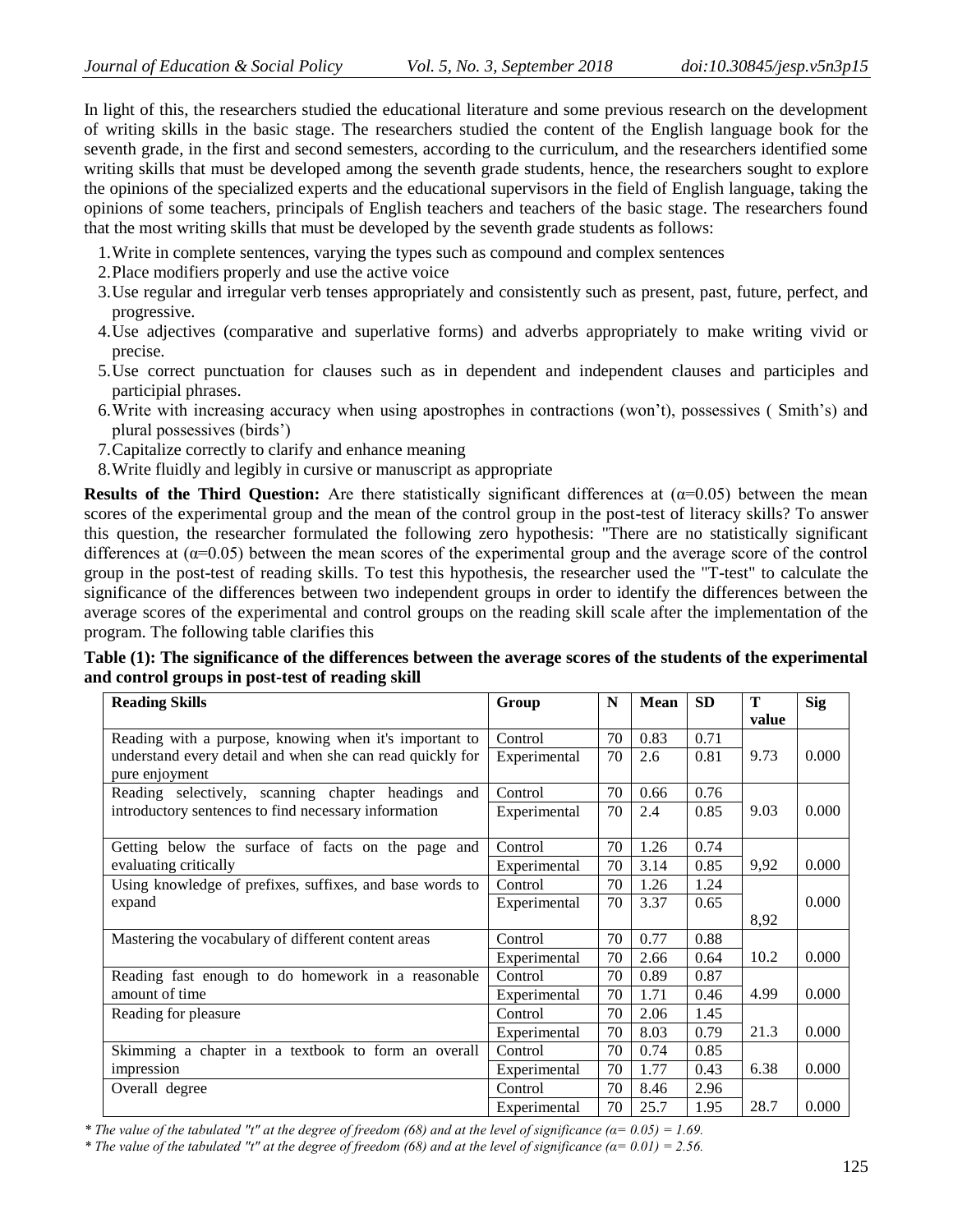Table (11) shows that the value of calculated "t" in reading skill is greater than the tabulated value (2.83) at the degree of freedom of  $70-2 = 68$  and the level of significance (0.01). This indicates that there are statistically significant differences between the experimental group and the control group. The differences were in favor of the experimental group.

**Results of the Fourth Question:** Are there statistically significant differences at  $(\alpha=0.05)$  between the mean scores of the experimental group and the mean of the control group in the post-test of writing skills?

To answer this question, the researcher formulated the following zero hypothesis: "There were no statistically significant differences at (0.05) between the average mean of the experimental group and the mean of the control group in the post-test of writing skills. To test this hypothesis, the researcher used the "t" test to calculate the significance of the differences between two independent groups in order to identify the differences between the average scores of the experimental and control groups on the writing skill scale after the implementation of the program, and the following table illustrates this:

| Table (2): The significance of the differences between the average scores of the students in the experimental |  |
|---------------------------------------------------------------------------------------------------------------|--|
| and control groups in post-test of the writing skill                                                          |  |

| Reading Skills                                           | Group        | N  | Mean | <b>SD</b> | T value | Sig   |
|----------------------------------------------------------|--------------|----|------|-----------|---------|-------|
| Write in complete sentences, varying the types such as   | Control      | 70 | 0.51 | 0.61      |         |       |
| compound and complex sentences                           | Experimental | 70 | 2.74 | 0.44      | 17.4    | 0.000 |
|                                                          |              |    |      |           |         |       |
| Place modifiers properly and use the active voice        | Control      | 70 | 1.34 | 0.68      |         |       |
|                                                          | Experimental | 70 | 1.51 | 0.51      | 2.67    | 0.000 |
| Use regular and irregular verb tenses appropriately and  | Control      | 70 | 1.43 | 0.92      |         |       |
| consistently such as present, past, future, perfect, and | Experimental | 70 | 2.63 | 0.55      | 6.65    | 0.000 |
| progressive.                                             |              |    |      |           |         |       |
| Use adjectives (comparative and superlative forms) and   | Control      | 70 | 0.89 | 0.83      |         |       |
| adverbs appropriately to make writing vivid or precise.  | Experimental | 70 | 1.89 | 0.32      | 6.62    | 0.000 |
| Use correct punctuation for clauses such as in dependent | Control      | 70 | 1.71 | 1.05      |         |       |
| and independent clauses and participles and participial  | Experimental | 70 | 3.6  | 0.69      | 8.89    | 0.000 |
| phrases.                                                 |              |    |      |           |         |       |
| Write with increasing accuracy when using apostrophes in | Control      | 70 | 0.86 | 0.81      |         |       |
| contractions (won't), possessives (Smith's) and plural   | Experimental | 70 | 1.86 | 0.36      | 6.69    | 0.000 |
| possessives (birds')                                     |              |    |      |           |         |       |
| Capitalize correctly to clarify and enhance meaning      | Control      | 70 | 0.6  | 0.65      |         |       |
|                                                          | Experimental | 70 | 1.77 | 0.43      | 8.91    | 0.000 |
| Write fluidly and legibly in cursive or manuscript as    | Control      | 70 | 0.6  | 0.69      |         |       |
| appropriate                                              | Experimental | 70 | 1.77 | 0.43      | 8.50    | 0.000 |
|                                                          | Control      | 70 | 7.94 | 2.61      |         |       |
| Overall degree                                           | Experimental | 70 | 17.8 | 1.26      | 20.71   | 0.000 |

*\* The value of the tabulated "t" at the degree of freedom (68) and at the level of significance (* $\alpha$ *= 0.05) = 1.69.* 

*\* The value of the tabulated "t" at the degree of freedom (68) and at the level of significance*  $(a=0.01) = 2.56$ *.* 

Table (11) shows that the value of calculated "t" in writing skill is greater than the tabulated value (2.56) at the degree of freedom of  $70-2 = 68$  and the level of significance (0.01). This indicates that there are statistically significant differences between the experimental group and the control group. The differences were in favor of the experimental group. The results of the present study agreed with the results of a number of studies on the effectiveness of using the differentiated learning strategy in the basic stage, it also agreed with the result, there are statistically significant differences between the experimental group and the experimental group in favor of the experimental group. This may be attributed to the fact that the use of differentiated education has contributed to the effective development of reading and writing skills among students in the experimental group, as well as the interaction of students with various activities and their readiness to learn using new teaching strategies. The speed of solving students for activities after the implementation of different methods and means, which indicates the importance and necessity of diversification in the strategies and methods of teaching used for students of this stage, and students have been eager to wait for the time of implementation of the period.

The results of the hypothesis can be explained by the following: